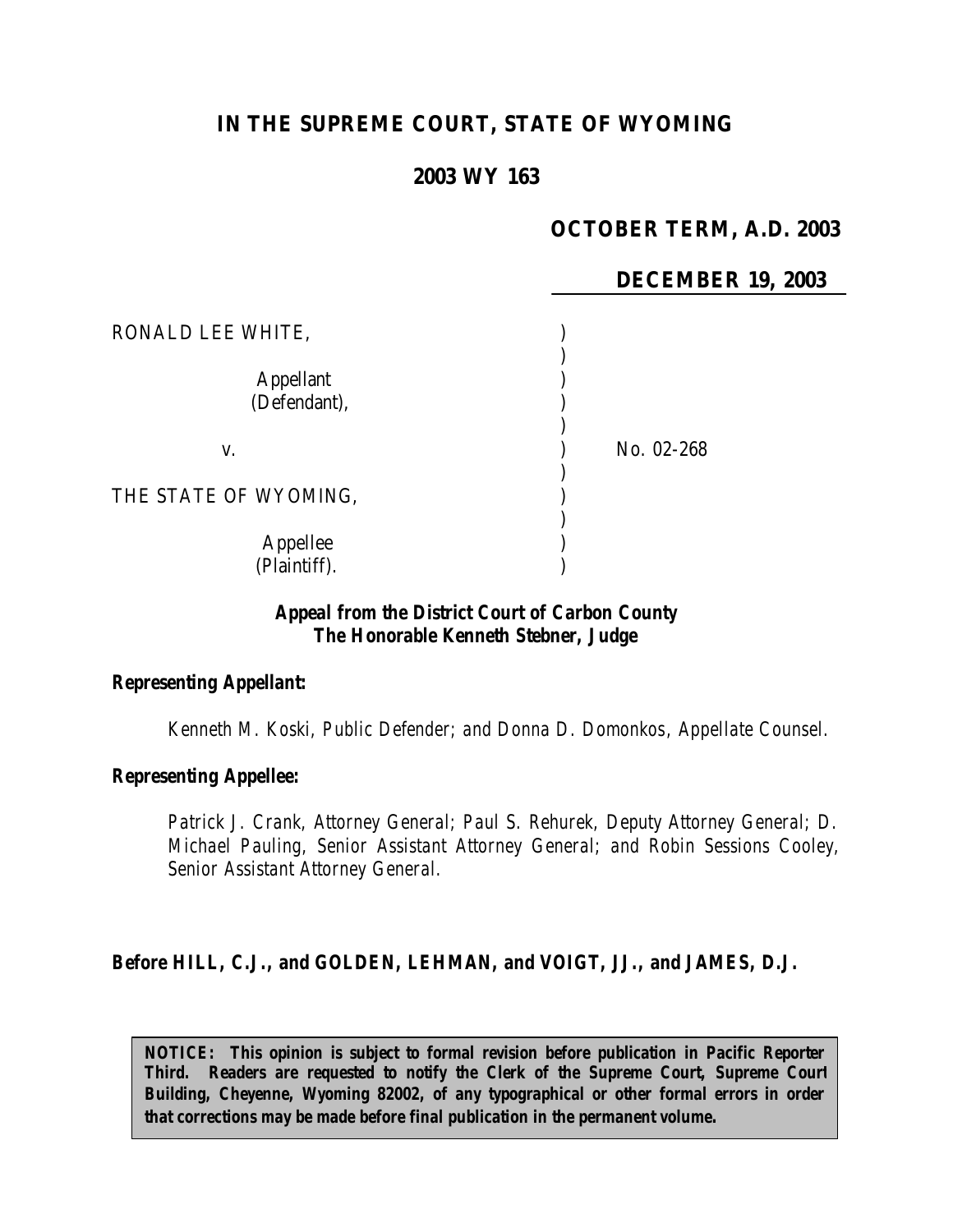### **VOIGT, Justice.**

[¶1] In June 2002, a Carbon County jury found the appellant, Ronald Lee White, guilty of soliciting a minor under age sixteen to engage in illicit sexual relations in violation of Wyo. Stat. Ann. § 14-3-104 (LexisNexis 2003), a felony.<sup>1</sup> On appeal, the appellant contends that the prosecutor committed misconduct by eliciting improper hearsay, character, and victim impact testimony during the prosecution's case-in-chief and improperly shifting the burden of proof and vouching for the credibility of a witness during closing argument. We affirm.

#### *ISSUES*

[¶2] The appellant presents the following issues for our review:

Whether the prosecutor committed prosecutorial misconduct when he elicited prejudicial victim impact statements, vouched for the credibility of the State's witness, shifted the burden of proof and elicited hearsay testimony of a prior bad act without notice to defense counsel?

## *FACTS*

[¶3] On September 16, 2001, Iva Bilger (Bilger) asked the victim, age fifteen, to babysit Bilger's four-month-old son for a few hours. According to the victim, the appellant knocked on Bilger's door while the victim was babysitting and identified himself as the infant's grandfather. The appellant stated that he was "passing through" and "wanted to see the baby." Believing the appellant to be Bilger's father, the victim allowed the appellant to enter the apartment. The victim heard the appellant lock the front door upon entering the apartment, prompting her to wonder "What's going to happen to me"? The appellant began staring at the victim because, he said, she was "beautiful . . .." He commented that "he wished he was younger because younger guys should like" the victim and asked the victim's thoughts on interracial dating and younger girls dating "older guys" (the appellant stated he was forty-two years of age).

[¶4] The appellant then reportedly informed the victim that he was "7 inches long," that she "could try it" and if that was not "big enough" for her, she could "move on to bigger

<sup>&</sup>lt;sup>1</sup> Wyo. Stat. Ann. § 14-3-104 provides as follows:

Except under circumstance[s] constituting sexual assault in the first, second or third degree as defined by W.S. 6-2-302 through 6-2-304, anyone who solicits, procures or knowingly encourages anyone under the age of sixteen (16) years to engage in illicit sexual penetration or sexual intrusion as defined in W.S. 6-2-301 is guilty of a felony . . ..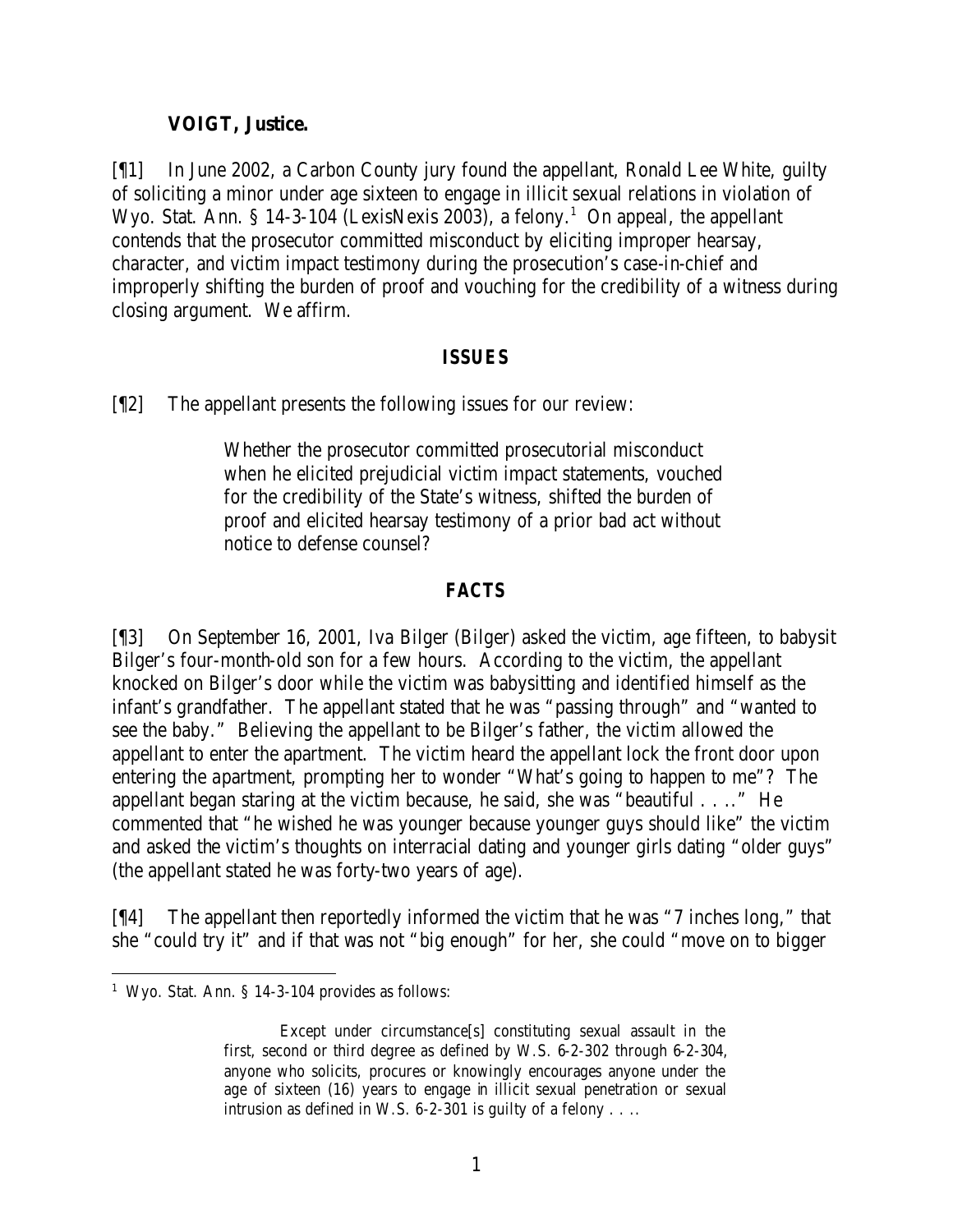and better." When the victim attempted to refocus the appellant's attention by playing with the infant, the appellant removed the infant. According to the victim, the appellant then asked about her personal hygiene, how much the victim "would charge him to have sex" with her, and whether she was interested in that proposition. The victim became "real hot" and "real nervous" and needed to take off her jacket, but the appellant told her she couldn't take off the jacket unless she also took off her shirt. The appellant told the victim about his body piercings, offered similarly to pierce the victim and buy her jewelry, and said that the victim should stop by his trailer if she was ever in Wamsutter. The appellant eventually stated that he should leave before Bilger returned and that if the victim told anyone about the encounter, he would put his "boot in [her] ass and take [her] out south." Bilger testified that the following day, the appellant phoned her and admitted that he asked the victim to "marry him, have sex with him"; "he wanted a sexual marriage relationship with her."

[¶5] Deputy Jeff Walton of the Carbon County sheriff's office first interviewed the victim on September 17, 2001. The contents of that interview according to the deputy's testimony appear to coincide with the victim's trial testimony.<sup>2</sup> Deputy Walton interviewed the appellant on September 18, 2001. According to Deputy Walton, the appellant admitted that he was alone with the victim at Bilger's residence and told the victim how "beautiful or good looking she was." The appellant stated that he and the victim discussed her breakup with a twenty-one-year-old boyfriend and she mentioned that she liked dating older men. Deputy Walton testified that the appellant provided conflicting information regarding several details, including the amount of time he was alone with the victim. The appellant did not testify at trial.

[¶6] In June 2002, a jury found the appellant guilty of soliciting a minor under age sixteen to engage in illicit sexual relations in violation of Wyo. Stat. Ann. § 14-3-104. The district court sentenced the appellant to serve a four- to five-year term of imprisonment and to pay \$3,060.00 in restitution for the victim's counseling and funds expended on the victim's behalf, \$2,235.00 in public defender's fees, and other mandatory fees. The appellant appeals from that judgment and sentence.

# *STANDARD OF REVIEW*

[¶7] We review allegations of prosecutorial misconduct "'by reference to the entire record . . ..'" *Mazurek v. State*, 10 P.3d 531, 542 (Wyo. 2000) (*quoting English v. State*, 982 P.2d 139, 143 (Wyo. 1999)). Such allegations "'hinge on whether a defendant's case has been so prejudiced as to constitute denial of a fair trial.'" *Mazurek*, 10 P.3d at 542 (*quoting English*, 982 P.2d at 143).

<sup>&</sup>lt;sup>2</sup> The appellant's trial counsel did not object to this testimony.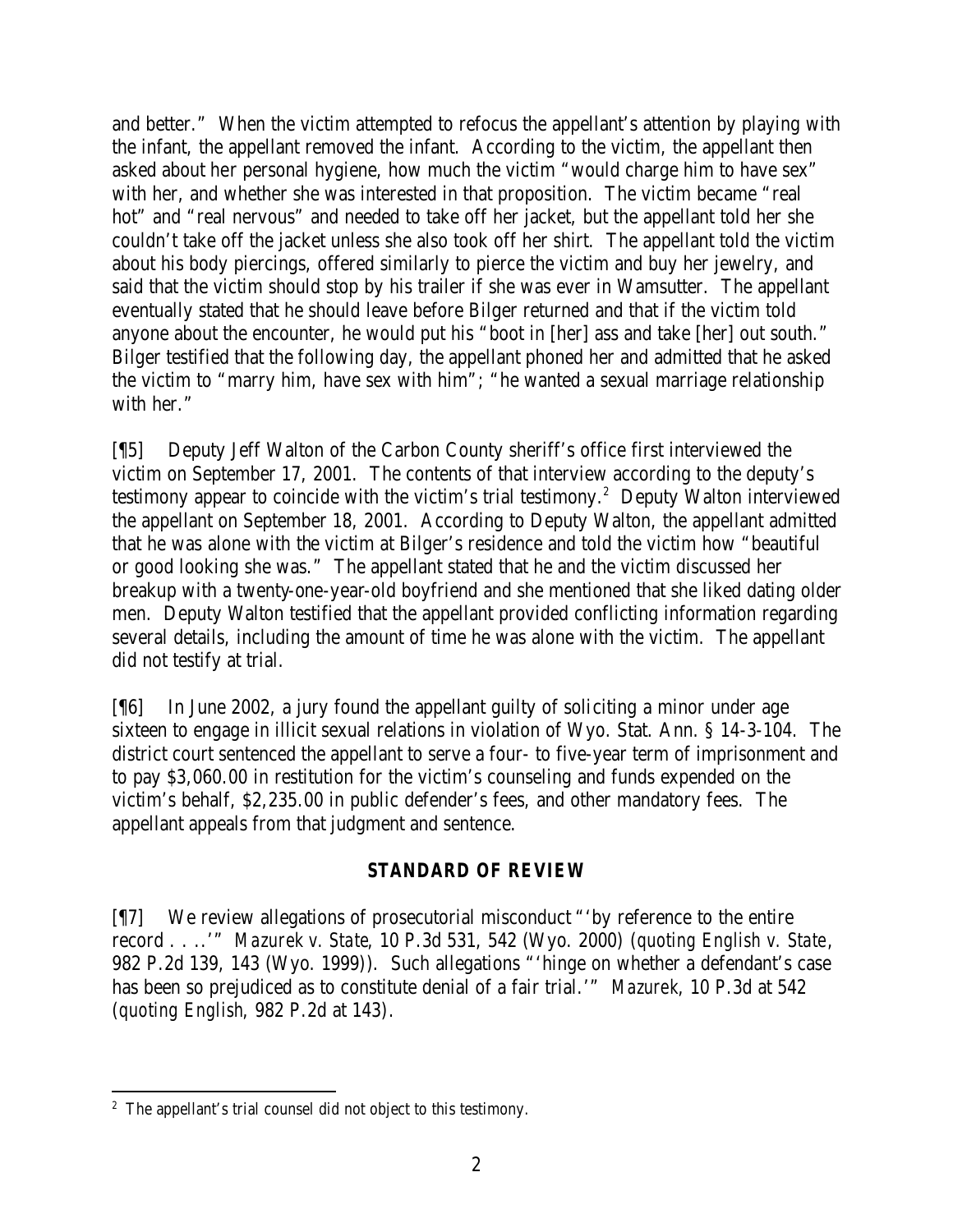Prosecutorial misconduct "has always been condemned in this state." *Valerio v. State*, 527 P.2d 154, 156 (Wyo.1974). Whether such misconduct has been reviewed on the basis of harmless error, W.R.Cr.P. 52(a) and W.R.A.P. 9.04, or on the basis of plain error, W.R.Cr.P. 52(b) and W.R.A.P. 9.05, this Court has focused on whether such error . . . affected the accused's "substantial rights." The accused's right to a fair trial is a substantial right. Wyo. Const. art. 1, §§ 6, 9, and 10; *and see, e.g., Jones v. State*, 580 P.2d 1150, 1154 (Wyo.1978). Before we hold that an error has affected an accused's substantial right, thus requiring reversal of a conviction, we must conclude that, based on the entire record, a reasonable possibility exists that, in the absence of the error, the verdict might have been more favorable to the accused. *Jones v. State*, 735 P.2d 699, 703 (Wyo.1987). We read this standard to be in consonance with the standard followed by the United States Supreme Court[.]

*Earll v. State*, 2001 WY 66, ¶ 9, 29 P.3d 787, 789-90 (Wyo. 2001). *See also Lancaster v. State*, 2002 WY 45, ¶ 31, 43 P.3d 80, 93-94 (Wyo. 2002). The appellant bears the burden of establishing prosecutorial misconduct. *Lancaster*, 2002 WY 45, ¶ 32, 43 P.3d at 94.

[¶8] The appellant did not object to any of the alleged misconduct at trial. On appeal, it is therefore incumbent upon the appellant to demonstrate plain error in that "the record clearly shows an error that transgressed a clear and unequivocal rule of law which adversely affected a substantial right." *Compton v. State*, 931 P.2d 936, 939 (Wyo. 1997).

### *DISCUSSION*

### **IMPROPER HEARSAY\CHARACTER EVIDENCE**

[¶9] The appellant contends that, on redirect examination, the prosecutor elicited improper hearsay and W.R.E. 404(b) testimony from Bilger regarding an incident involving the appellant and Bilger's neighbor. The appellant's trial counsel, not the prosecutor, first referred to the alleged incident during his cross-examination of Bilger and utilized it extensively in attempting to attack Bilger's credibility and support the appellant's theories of the case.

[¶10] On cross-examination, Bilger testified as follows:

[Defense counsel:] . . . Isn't it true that when you were questioned by the deputy sheriff about this, that you told the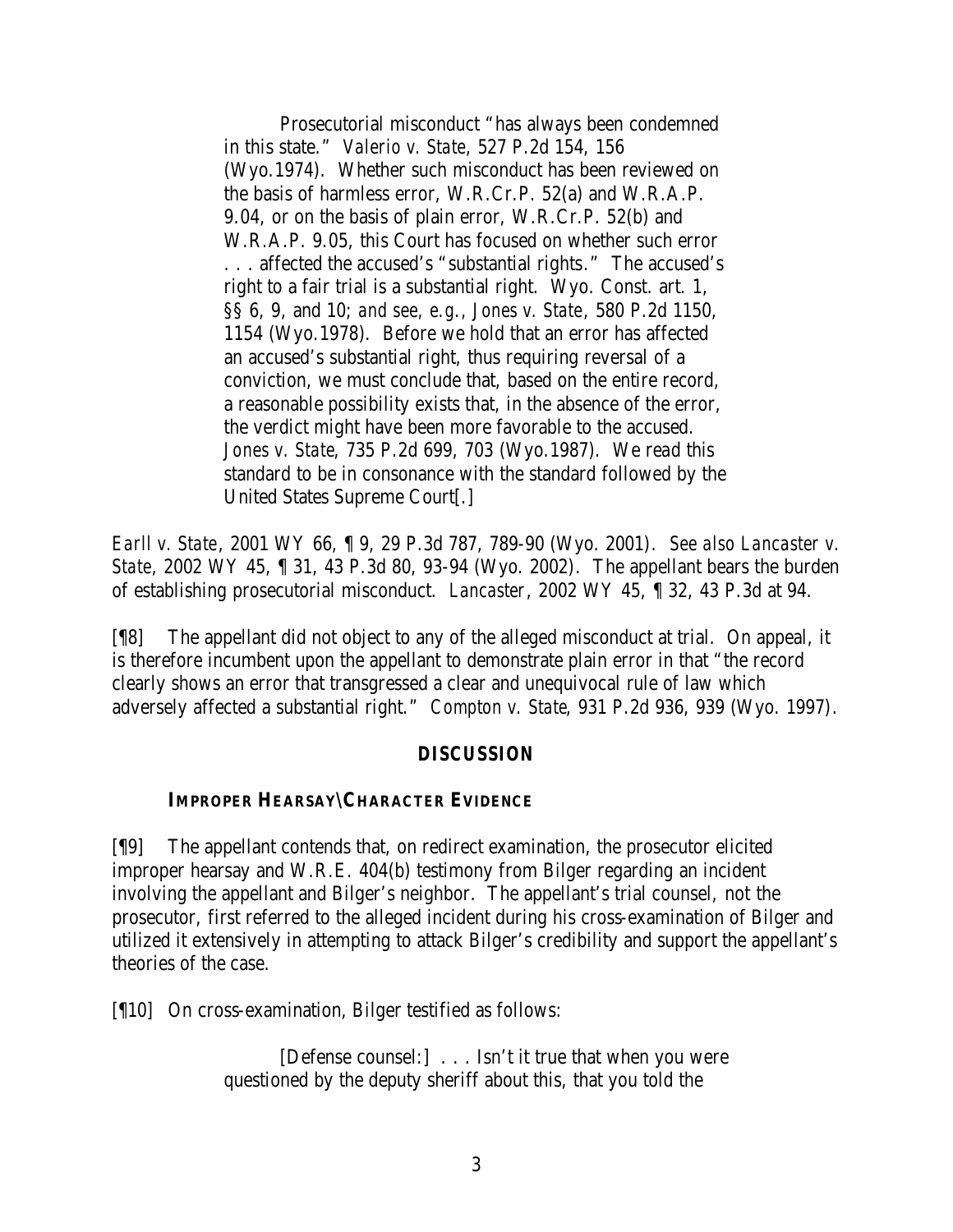deputy sheriff that Ron White had sexually assaulted one of your friends a week or two prior to this?

[Bilger:] Yes.

Q. So now you're telling us that you knew that – or you thought Ron White sexually assaulted one of your friends two weeks prior to this, but you still had him stay over at your house?

A. Yes.

Q. And you weren't afraid; is that correct?

A. In fact, it was the weekend before, I believe.

Q. So you're telling us that you thought that Ron White was sexual[ly] assaulting one of your friends, but you weren't afraid of him?

A. I knew he wouldn't touch me. I wouldn't allow it.

Q. Mr. White's a lot larger than you, isn't he?

A. Yes.

Q. So if he were to decide to do something, there wouldn't be much you could do, would there?

A. Yes.

Q. What would that be?

A. I do know how to defend myself.

Q. Did your friend know how to defend herself?

A. Apparently not.

Q. Okay. So you weren't afraid that Ron White was going to do anything?

A. I had too much company.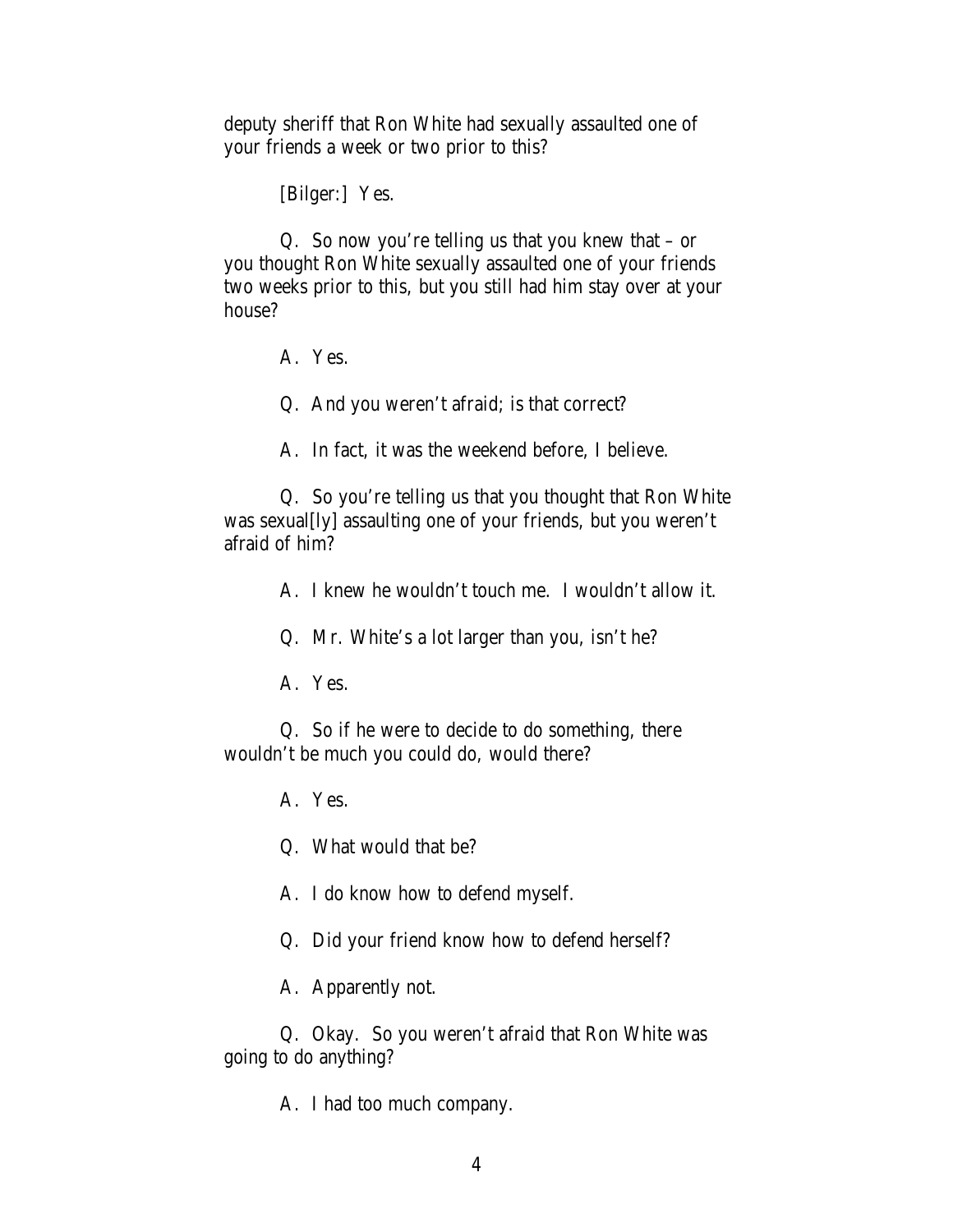Q. When you were staying with him alone?

A. No, I was never completely alone with him.

Q. Well, besides your young son, you were alone with him during that day, weren't you, on that Monday?

A. My neighbor was there.

Q. And the day before that, you were alone with him, weren't you?

A. My neighbor was there.

. . .

Q. There was no mention of anybody else being present in the statements to police.

A. [The victim] was the only one that c[a]me over while he was there.

Q. When he was there, you were alone with him, right?

A. And my front door stood open, yes.

Q. Whenever Ron White was over there after you learned that he – or thought he sexually assaulted your friend, you always kept the door open?

A. Yes.

Q. But you let him stay overnight?

A. Yes.

Q. So you weren't really afraid?

A. I didn't feel he was going to hurt me.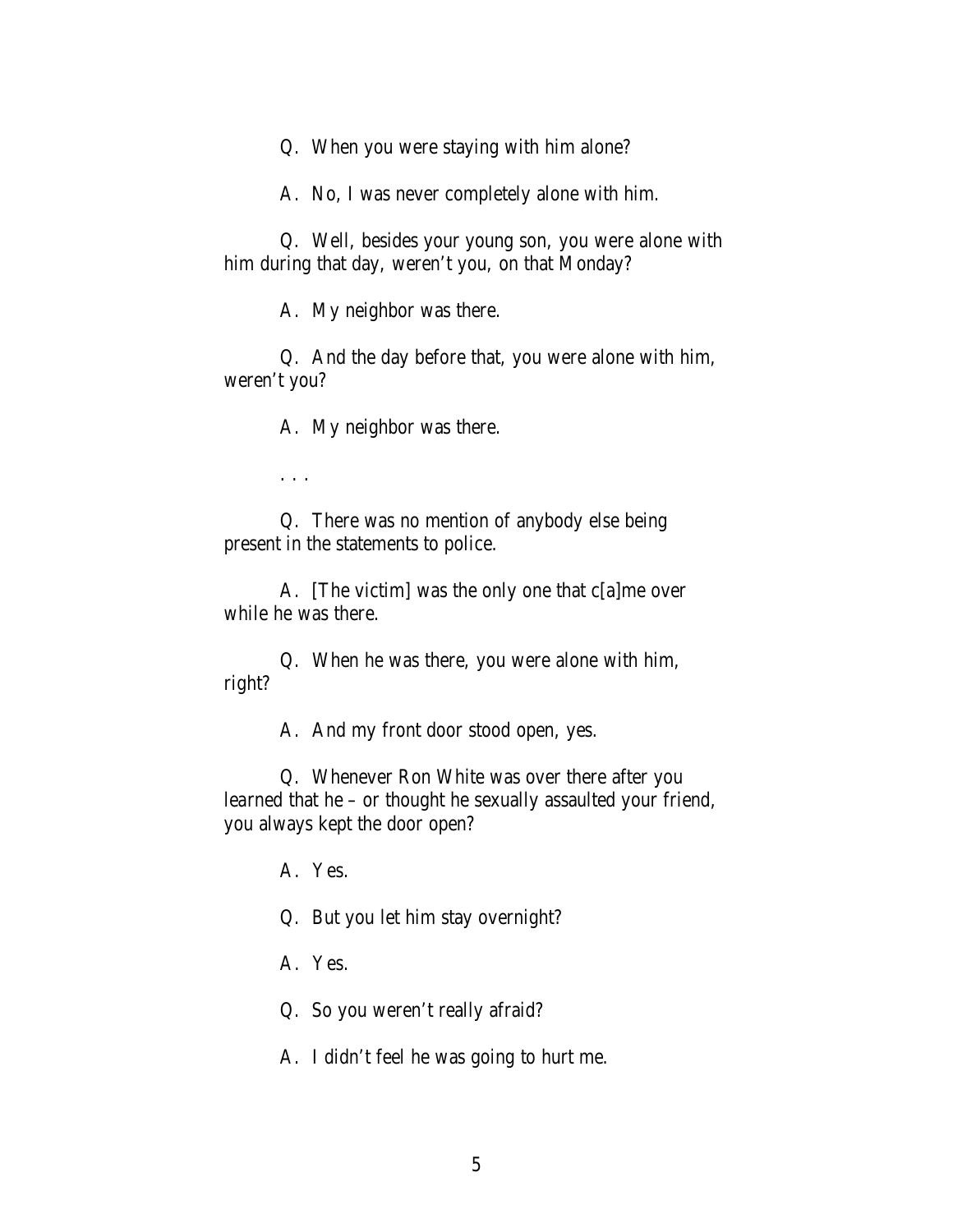Q. Isn't it true that you made up that story about him sexually assaulting your friend to get him in more trouble than he was in?

A. No.

Q. Did you report that sexual assault?

A. No, I was asked not to.

Q. As you sit here today, you are going to tell us today that you weren't afraid of him?

A. I had ways of defending myself.

Q. You weren't afraid for your son?

A. My son never left my sight.

Q. And how are you trained to defend yourself?

A. I have used my fists before.

Q. So you would –

A. And I do know pressure points.

Q. So you've beat people up before, is that what you're saying?

A. No, I've had to defend myself.

Q. Have you fended off sexual assaults before?

A. Excuse me?

Q. Have you fended off sexual assault[s] before?

A. Once.

. . .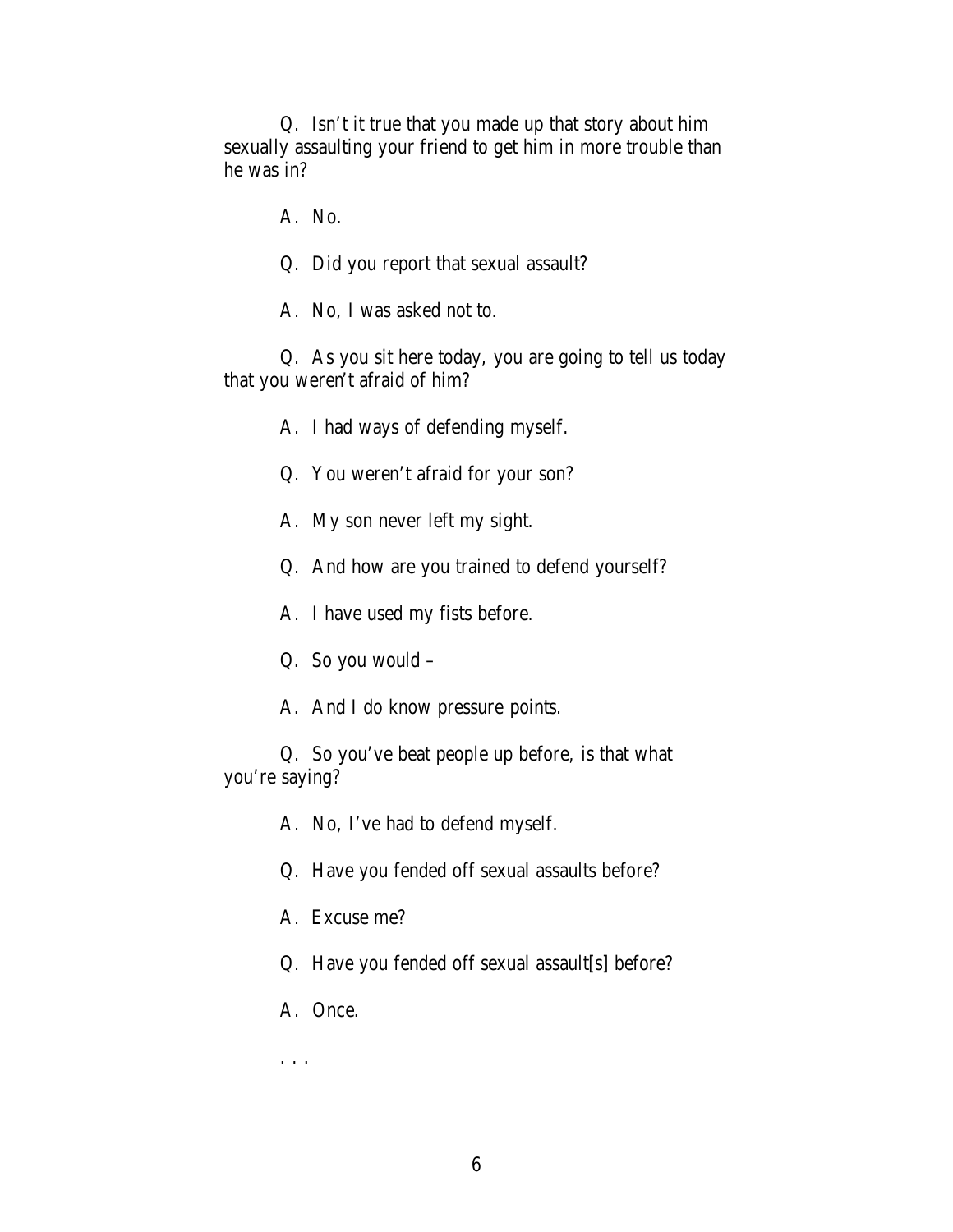Q. But even though you knew Ron White – or you felt that he might have sexually assaulted your friend, you weren't afraid?

A. No.

. . .

Q. And you weren't afraid to have those little girls come over after Ron White had told you that he had – or after Ron White told you that? You say that Ron said that he had asked [the victim] for sex?

A. I had not asked them to come over.

On redirect examination, the prosecutor proceeded as follows:

Q. I guess, since we talked about this sexual assault and your neighbor that was brought up, I am going to ask you about that, about why that didn't intimidate you.

A. Okay.

Q. Your testimony is that after that happened you didn't feel intimidated?

A. I didn't feel that he was going to hurt me. He called me his daughter.

Q. Tell us what happened, who was this person?

A. My best friend, [name].

Q. Where did [she] live?

A. Right across the hall . . ..

Q. These are the two doors that were left open?

A. Yes.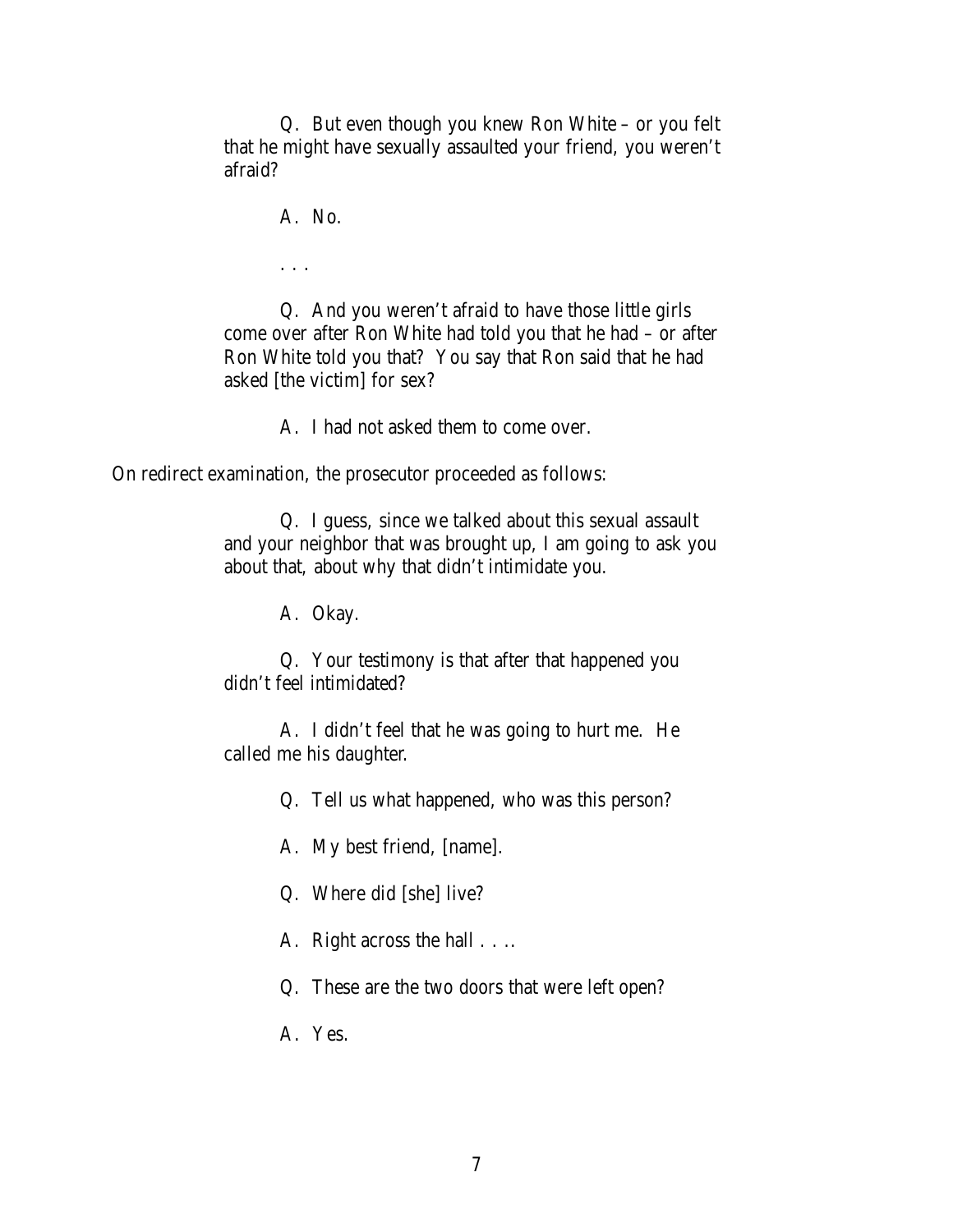Q. That was done all of the time, before the Defendant was involved, after the Defendant was involved? You just left your door open, correct?

A. Yes. $^{[3]}$ 

Q. What did [your neighbor] tell you happened?

A. She told me that he had asked – or she had gotten a back rub from him.

Q. From who?

A. From Ron. And that it proceeded to be a full body rub. And he had kept trying to –

Q. Let me stop you there. When, in relation to September 16, did this happen?

A. I want to say not even a week before the 16th.

Q. So there is no confusion, this was a consensual, as you say, body rub?

A. Yes.

Q. Go from there.

A. She had told me that he had continued to try to lick her vagina, and she had told him to stop several times. She told me that he had rubbed his penis on her back, and she had asked him to stop several times. . . .

Q. And [your neighbor], is she an adult?

A. Yes.

Q. Okay. Did you ever put yourself in a position where he was giving you body rubs?

<sup>&</sup>lt;sup>3</sup> Deputy Walton testified that based on his interviews, it was his understanding that it wasn't uncommon for Bilger and the neighbor to leave their doors open so they "could go back and forth to each other's apartment."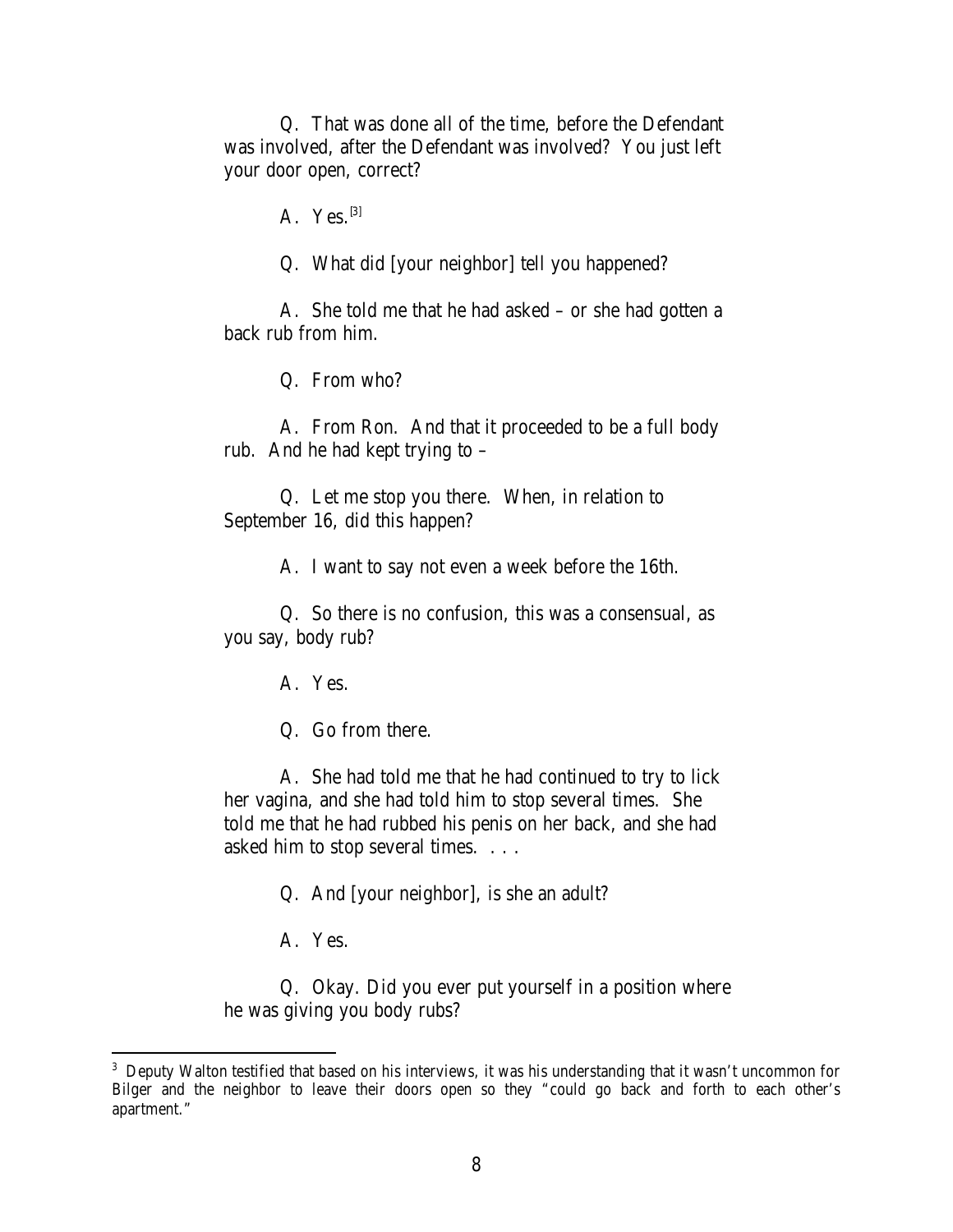### A. No.

The appellant did not object to this testimony at trial.

[¶11] "This Court has recognized that a defendant may open the door to otherwise inadmissible testimony when he inquires about a particular subject," including evidence of prior criminal misconduct. *Gayler v. State*, 957 P.2d 855, 858 (Wyo. 1998); *see also Espinoza v. State*, 969 P.2d 542, 546 (Wyo. 1998), *cert. denied*, 528 U.S. 818 (1999). "When the defendant initiates a line of questioning, the prosecutor is entitled to make a permissible inquiry without crossing into prosecutorial overkill." *Espinoza*, 969 P.2d at 546.

> It is usually a basic function of redirect examination to allow a witness to explain his testimony elicited on crossexamination. . . . The opening of the door concept, however, reaches further and is an extension of that familiar rule. Succinctly stated, the "opening the door" rule is that a party who in some way permits the trial judge to let down the gates to a field of inquiry that is not competent but relevant cannot complain if his adversary is also allowed to avail himself of the opening within its scope.

*Sanville v. State*, 593 P.2d 1340, 1344 (Wyo. 1979).

[¶12] We conclude that even if Bilger's testimony on redirect examination was otherwise inadmissible, the appellant's trial counsel "opened the door" to that testimony in crossexamining Bilger. It is evident from the cross-examination of Bilger that the appellant's trial counsel sought to utilize the alleged incident to impeach Bilger's testimony that she was not afraid of the appellant despite her claimed knowledge of the incident, establish that Bilger fabricated the alleged incident as part of her plot to "get rid of" the appellant, and emphasize that Bilger's actions were not consistent with her testimony as a whole or her testimony as to the alleged incident. In briefly eliciting the facts underlying the alleged incident relative to why Bilger might not have been afraid of the appellant under the circumstances, the prosecutor's redirect examination did not cross the line between permissible inquiry and prosecutorial overkill. *See Espinoza*, 969 P.2d at 546-47; *Gayler*, 957 P.2d at 859; and *Sanville*, 593 P.2d at 1344.

# **VICTIM IMPACT TESTIMONY**

[¶13] The appellant asserts that the prosecutor elicited irrelevant and prejudicial victim impact testimony from Deputy Walton in order to evoke sympathy from the jury. The testimony at issue concerned the victim's demeanor when interacting with Deputy Walton.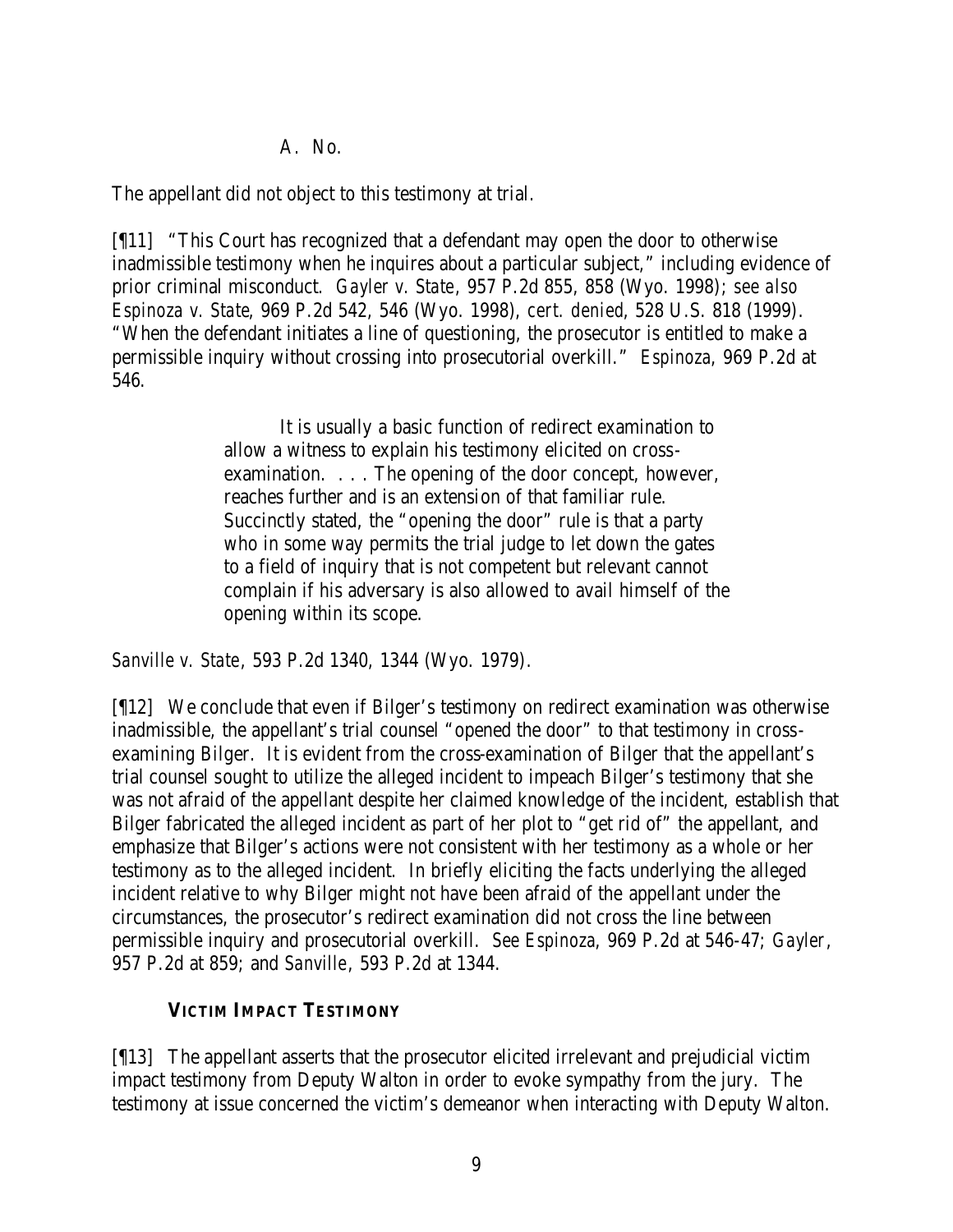The State argues that the testimony was relevant in assessing the victim's credibility.<sup>4</sup> Both parties characterize the testimony as victim impact testimony in arguing the issue's merits.

> The key inquiry on the admissibility of victim impact testimony during the guilt phase of a criminal trial is relevancy. *McCone v. State*, 866 P.2d 740, 751 (Wyo.1993). Victim impact testimony must not be permitted "unless there is a clear justification of relevance." *Justice v. State*, 775 P.2d 1002, 1011 (Wyo.1989). Such testimony may be irrelevant if offered during the guilt phase of the trial as proof of the victim's loss; the physical, emotional, or psychological impact on the victim; or the effect upon the family. Yet, it may be relevant if offered for another proper purpose. *Id.* at 1010. . . .

> Evidence is relevant if it has "any tendency to make the existence of any fact that is of consequence to the determination of the action more probable or less probable than it would be without the evidence." W.R.E. 401. In criminal cases, "[e]vidence is always relevant if it tends to prove or disprove one of the elements of the crime charged." *Grabill v. State*, 621 P.2d 803, 809 (Wyo.1980); *see also Lancaster v. State*, 2002 WY 45, ¶ 42, 43 P.3d 80, ¶ 42 (Wyo.2002); *Geiger v. State*, 859 P.2d 665, 667 (Wyo.1993). Relevant evidence may be excluded, however, if "its probative value is substantially outweighed by the danger of unfair prejudice." W.R.E. 403. For this court to conclude that the trial court admitted unduly prejudicial evidence in violation of W.R.E. 403, the appellant must demonstrate "that the evidence had little or no probative value and that it was extremely inflammatory or introduced for the purpose of inflaming the jury." *Apodaca v. State*, 627 P.2d 1023, 1027 (Wyo.1981).

*Wilks v. State*, 2002 WY 100, ¶¶ 8-9, 49 P.3d 975, 981-82 (Wyo. 2002).

[¶14] In the instant case, the victim testified as the prosecution's first witness. Deputy Walton noted during his subsequent trial testimony that the victim was, at the very least, upset and crying during her trial testimony. The appellant's trial counsel attacked the victim's credibility while cross-examining the victim and Bilger. These attacks were

<sup>&</sup>lt;sup>4</sup> The State does not argue that the testimony was relevant for any other purpose. The appellant does not argue that Deputy Walton impermissibly vouched for the victim's credibility or that consideration of the testimony should have been limited.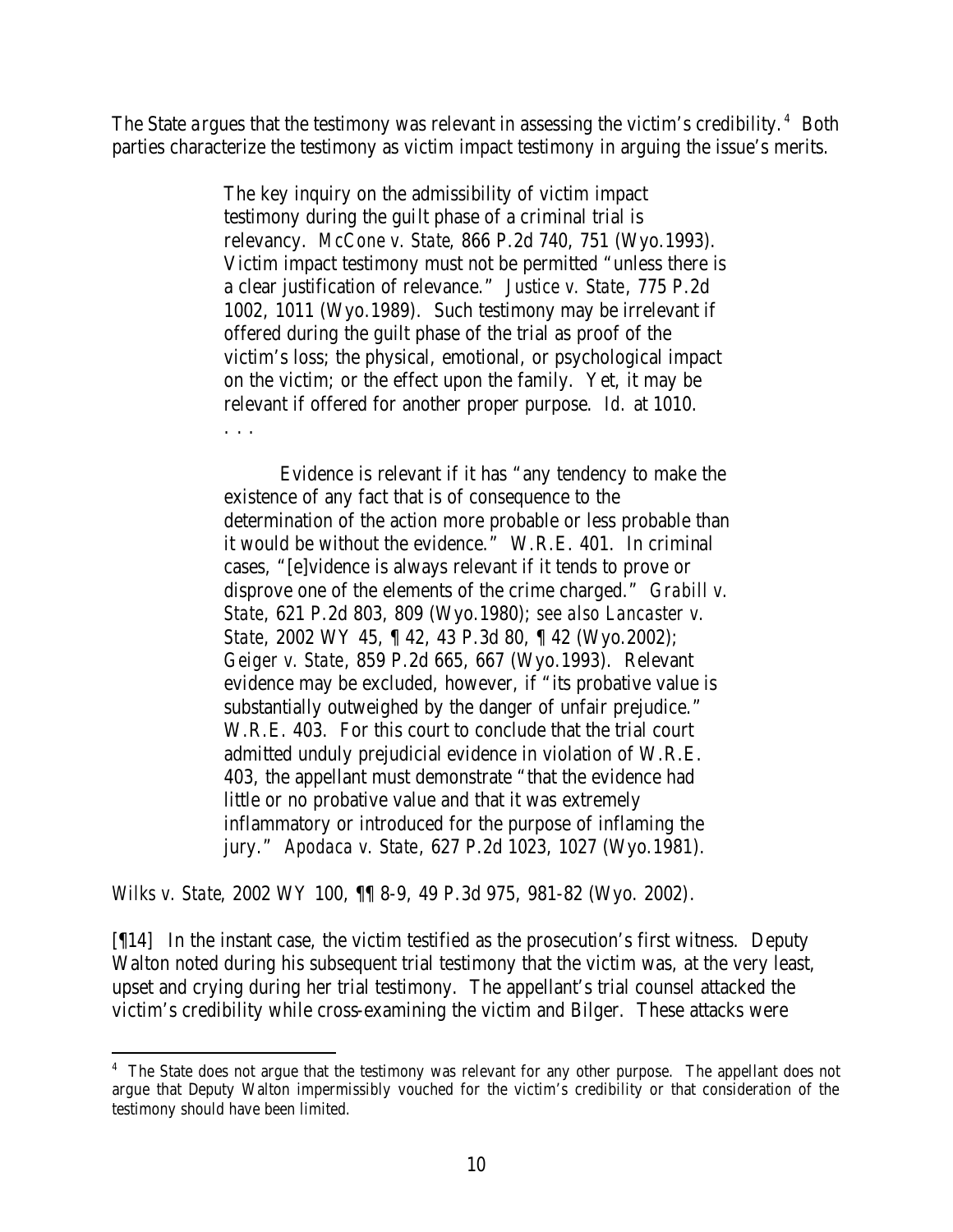consistent with the appellant's theories that Bilger used the victim and police to "get rid of" the appellant, that the victim's actions after the incident were inconsistent with what would be expected if the circumstances occurred as she alleged, that the victim lied about not knowing the appellant prior to September 16th, and that the victim's testimony was not credible because it conflicted with Bilger's.

[¶15] Deputy Walton testified as the last witness during the prosecution's case-in-chief. The testimony at issue arose in the context of Deputy Walton's chronology in investigating the incident. The prosecutor first asked Deputy Walton about a September  $17<sup>th</sup>$ , telephone call he received from the victim's father, wherein the father called from home to report that the victim had possibly been sexually assaulted and the father had confronted the appellant and "punched him in the nose . . .." When asked if he could hear any "distinctive background noise" during the telephone call, Deputy Walton replied that the victim "was very upset, crying, even more so than she was this morning [at trial], with sobbing and that type of thing." Deputy Walton admitted on cross-examination that he assumed it was the victim crying in the background during the telephone call and that he had no knowledge that the victim was upset or crying prior to the telephone call.

[¶16] Deputy Walton then arranged for the victim, her father, and other witnesses to appear at the sheriff's office for interviews. The following colloquy occurred during the prosecutor's direct examination of Deputy Walton:

> Q. Okay. Generally speaking, what was [the victim's] demeanor during the interview?

> A. Sobbing and very upset, so much so that she wasn't able to form words. It took a few minutes to get her settled down where she would be able to converse with me where I understood her and she could answer my questions.

> > . . .

Q. After the September 17 interview, did you talk to [the victim] again about the case?

A. I have talked to her a couple of different times.

Q. What was her general overall demeanor during those times?

A. If it was a short meeting and I wasn't talking to her about something related to the case, she was a jovial, friendly person like I've known her for the years I've known her, what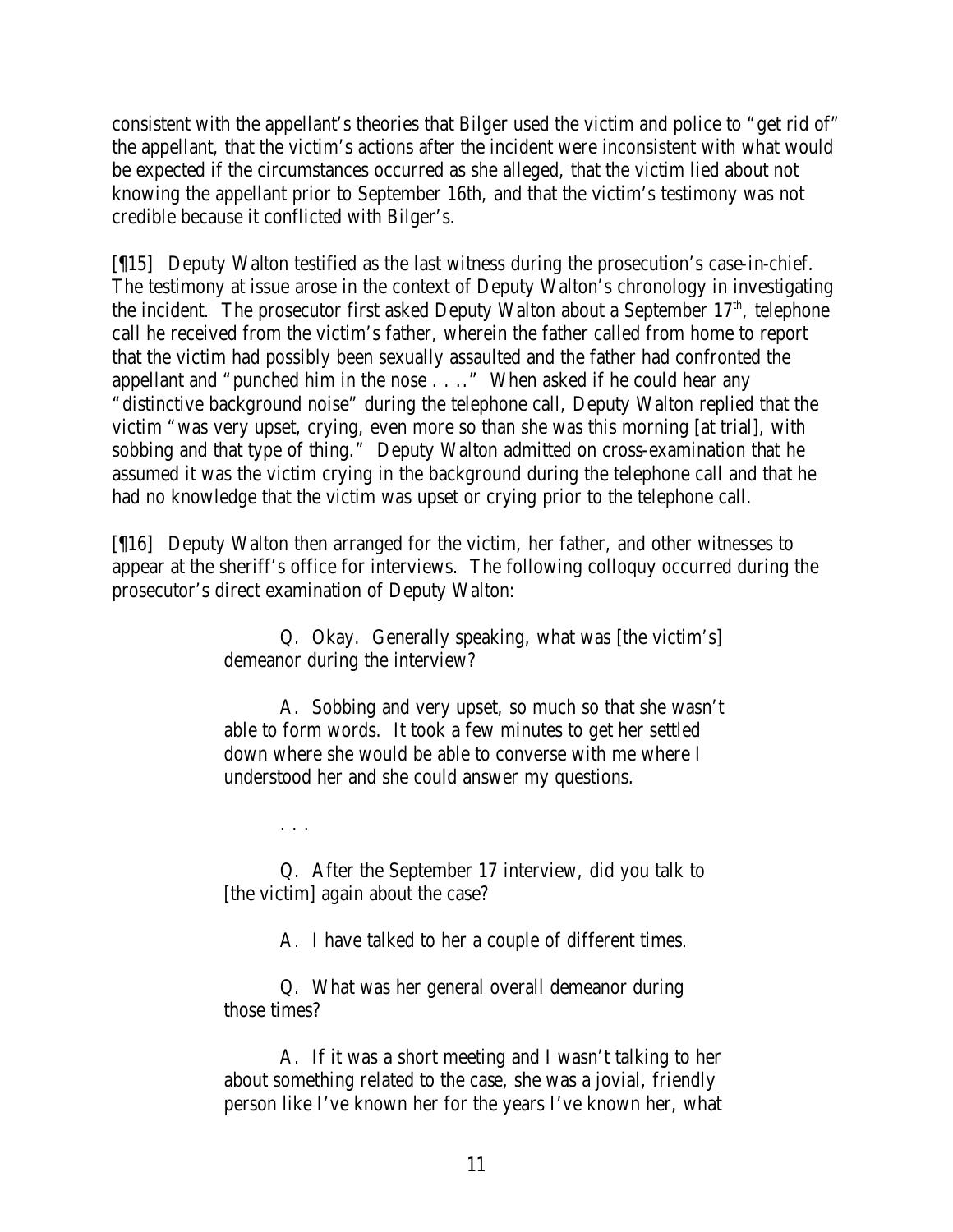she's like. We will talk about the case and stuff, she would become visibly upset, and a lot of times she would start crying.

The prosecutor referred to this testimony during closing argument as follows:

When you go back and you guys deliberate about this case, I want you to go back and think about [the victim's] testimony. I want you to go back and think about how she looked you in the eye and what she told you and how she explained this.

[Prosecutor reviewed Bilger's testimony.]

You heard the testimony from Deputy Walton, an officer with 15 years experience. He gets the initial call from [the victim's father]. And what can he hear in the background? He could hear a young girl crying hysterically, upset. Why would she be crying? Why was she upset?

He has them come down to the office to interview everybody, begins a second interview with Iva Bilger. . . .

. . .

Now, Deputy Walton also testified about his interview with [the victim] on September 17. And he didn't go into verbatim, every word that was said, he didn't read out of his notes every word that he said but wasn't his testimony consistent? Weren't the things that [the victim] told him on September 17, 2001, consistent with what she told you yesterday? Has [the victim's] story ever changed in any of this?

Deputy Walton also testified that when he interviewed [the victim] that night, she was hysterical. She was having a difficult time settling down enough to even talk to him. But not just that night, he said he did some follow up investigations, went and saw her again at later times, and she was still having a difficult time dealing with this.

[Prosecutor reviewed Deputy Walton's testimony regarding his interview of the appellant.]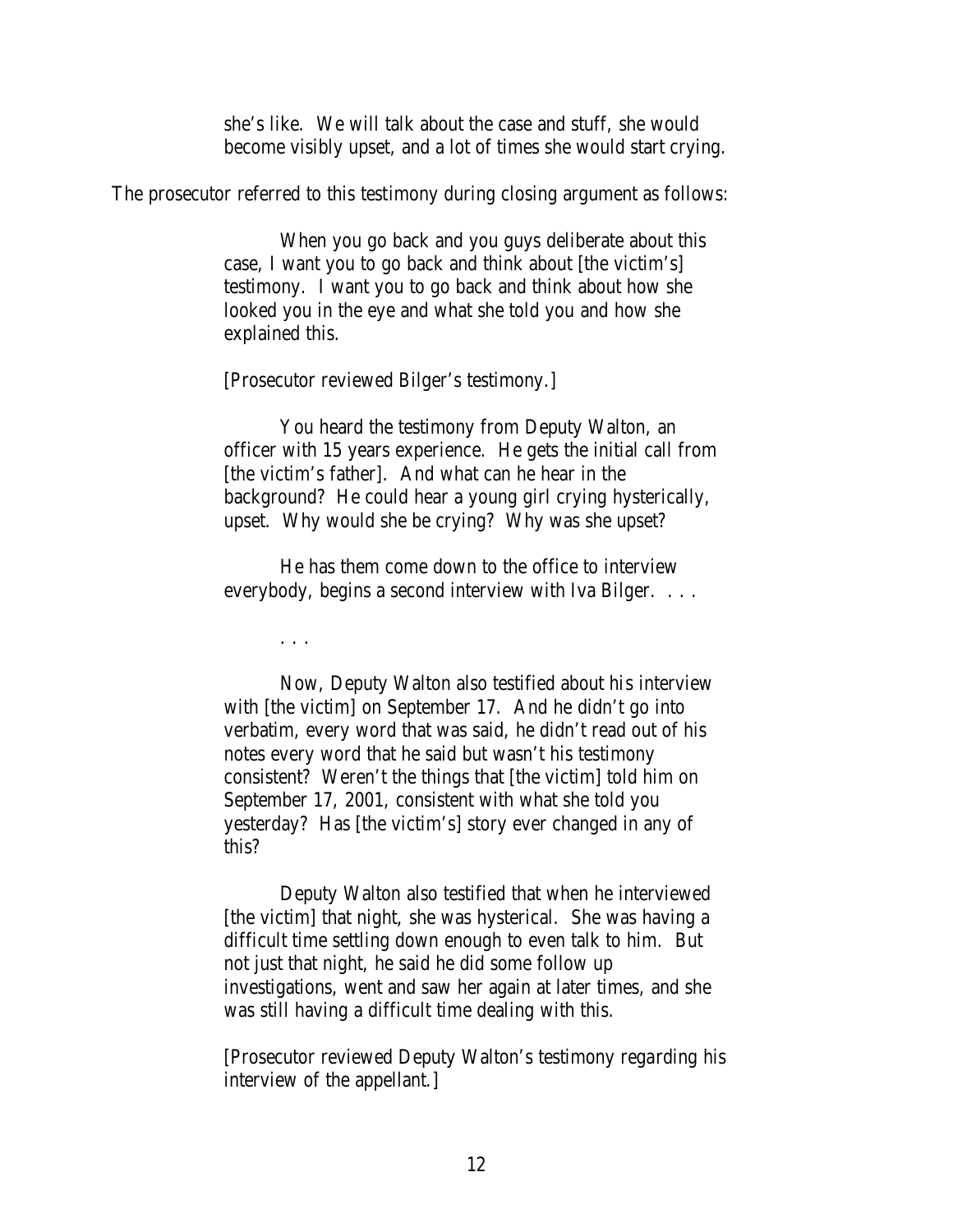The appellant did not object to Deputy Walton's testimony, or the referenced portion of the prosecutor's closing argument, at trial.

[¶17] We have previously held that it was not error, "plain or otherwise," to utilize claimed victim impact testimony to bolster the credibility of a witness after an attack upon that witness' credibility. *Barnes v. State*, 858 P.2d 522, 533-35 (Wyo. 1993). Barnes was convicted of second-degree murder and first-degree arson in the beating death of his girlfriend's five-year-old daughter and subsequent setting of a fire to conceal the crime. *Id.* at 524. In addressing an issue as to whether a police officer who interviewed the girlfriend impermissibly vouched for her credibility in testifying about the girlfriend's physical and mental appearance during the interview, we stated that an understanding of the girlfriend's "appearance, physical and mental condition, and sobriety would be important to explain her inconsistent statements and determine the weight to be given her testimony." *Id.* at 530. *See generally also Whiteplume v. State*, 841 P.2d 1332, 1341-42 (Wyo. 1992).

[¶18] Barnes also questioned the relevance of claimed victim impact testimony by the girlfriend:

> During cross-examination, [the girlfriend's] credibility was repeatedly and vigorously attacked. She was asked many times why she did not look at defense counsel, why she did not look at Barnes, why she did not look members of the jury in the eye when she spoke. In closing argument, defense [counsel] repeatedly attacked her credibility by calling her a liar.

*Barnes*, 858 P.2d at 534. The following occurred on redirect examination:

Q. Natalie, throughout these days of Tuesday, and even up to now, you've been kind of distracted by something. Have you had something in your hand?

A. Yes, I have.

Q. What is that?

A. It's a picture of [the victim.]

*Id.* at 533. During rebuttal closing argument, the prosecutor argued:

"You recall when she was on the stand. She was constantly distracted. She was accused by defense counsel of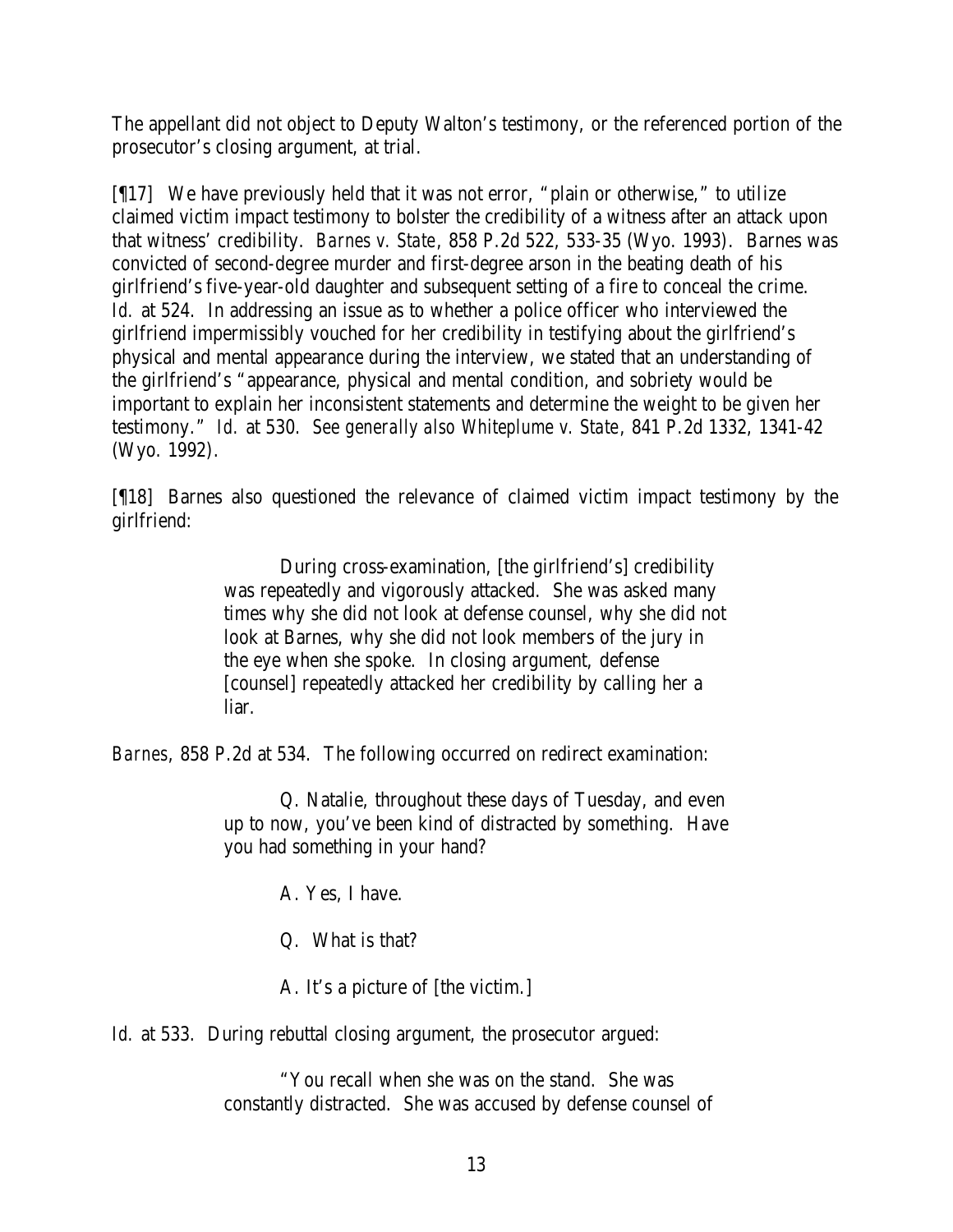not looking people in the eye, not wanting to face you. When it comes out that she is looking at the only remnant she has left of her family now, and that's that soiled picture of little Brandy Jo. That's all she had remaining. Very little if anything left for this lady."

*Id.* Barnes did not object at trial.

[¶19] In evaluating the relevancy of the testimony at issue in *Barnes*, we stated that the credibility

> of witnesses is always a question of fact for the trier of fact to determine. *La Vigne v. Commw.*, 353 S.W.2d 376, 378-79 (Ky.1962). Witness credibility is subjective and may be affected by personal appearance, the perception of others, credibility of other witnesses, the theory of the case, the theme of the case, the order of witnesses and the character of the jury. 81 Am.Jur.2d *Witnesses* § 1027, p. 840 *citing* Purver, Young, Davis, and Kerper, *The Trial Lawyer's Book: Preparing and Winning Cases* (1990), § 11.3.

> > "The credibility of a witness may be attacked by any party, including the party calling him."

W.R.E. 607. A corollary to the rule allowing a party to attack the credibility of a witness is to permit the opposing party to bolster that credibility. Thus it has been held that:

> "Thus, the credibility of a witness does not have to have been the subject of attack before it can be bolstered as was traditionally required in past. . . . The party calling a witness may thus attempt to support credibility through direct or redirect examination and through the introduction of extrinsic evidence. . . ."

*State v. Frost*, 242 N.J.Super. 601, 577 A.2d 1282, 1288 (1990).

*Barnes*, 858 P.2d at 534. We concluded that there was no error "in presenting this evidence, plain or otherwise," because the "evidence was relevant as bolstering the credibility of the witness after an attack upon that credibility." *Id.* at 534-35.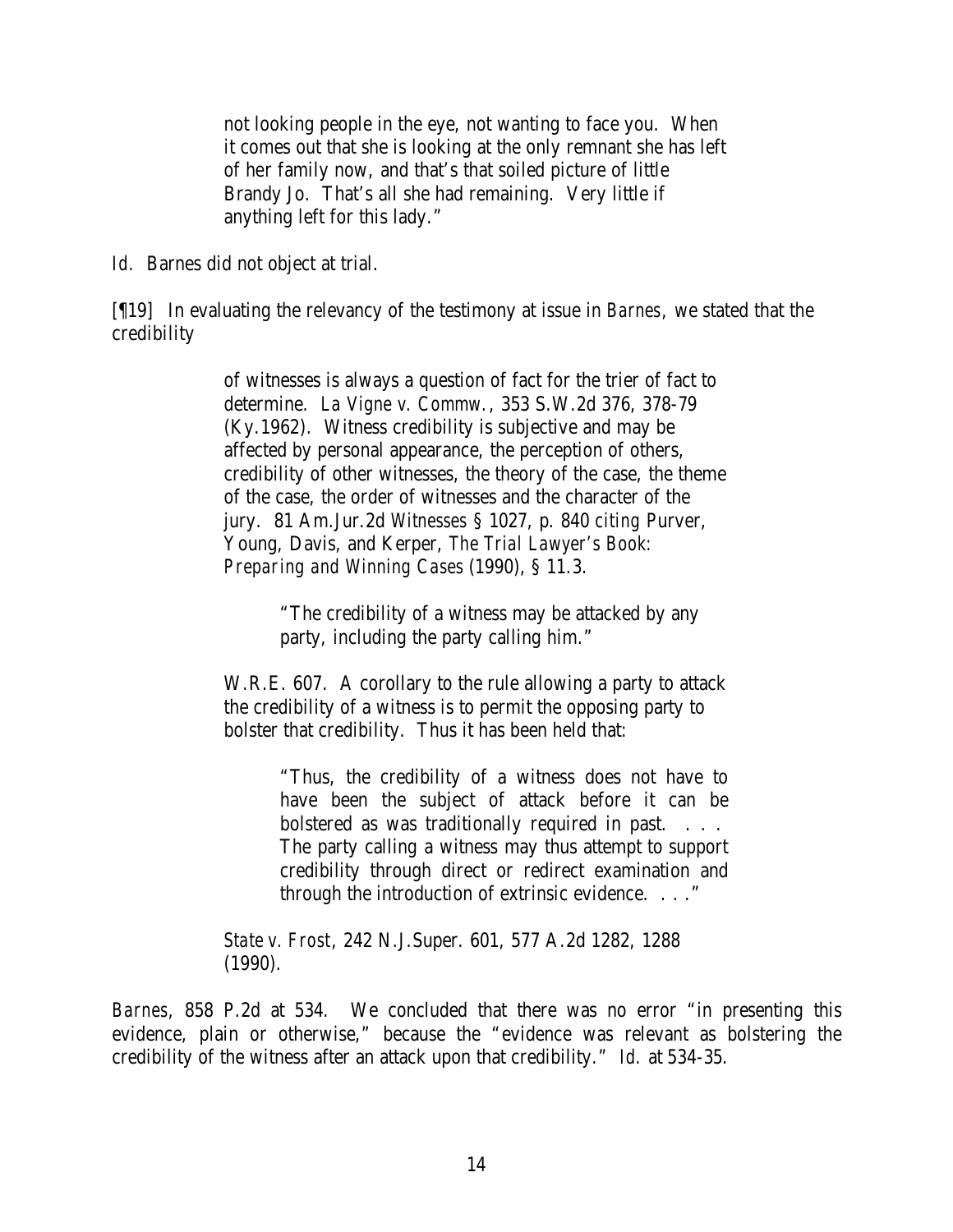[¶20] We similarly conclude that, under the circumstances of the instant case, the referenced testimony was relevant to bolster the victim's credibility. Deputy Walton testified, without objection, to the contents of his interview with the victim. Just as consistencies in the information the victim provided Deputy Walton prior to trial were probative in evaluating the information the victim provided during her trial testimony, consistencies in the victim's demeanor when providing that information and to some degree at other stages of the case were, considering the appellant's attacks on the victim's credibility, probative in evaluating the victim's testimony and demeanor at trial. Defense counsel's own closing argument further illustrates the relevance of such testimony in the instant case. During that argument, he attacked the victim's credibility based on the victim's demeanor while testifying, arguing that the victim's "total transformation" from "sobbing and crying" and difficulty "even communicating" with the jury on direct examination to an "almost combative" witness trying to "fight" with him on crossexamination were indicative of the larger claimed inconsistencies between her actions and substantive testimony.<sup>5</sup>

[¶21] The testimony at issue was relatively brief and was not extremely inflammatory or introduced for the purpose of inflaming the jury. Neither the testimony nor the argument

. . .

Yes, when [the victim] came and got on the stand and was sobbing and crying and having trouble even communicating with you, it was traumatic and understandable if that had really happened to them, it would be traumatic. But when she got up there for cross-examination, there was a total transformation. There was no sobbing, crying. In fact, she was almost combative with my questions. She was trying to fight with me when I asked her questions.

That's not unusual, that happens. But the total transformation from somebody who is almost at a breakdown to a little while later no crying at all, that is inconsistent, too. There are some possibilities on how that could happen, but it doesn't just – given all of the other things that have happened along with it, all of her actions that are inconsistent with somebody who is totally terrified, that has to be looked at, too.

 <sup>5</sup> The appellant's trial counsel presented the following argument during his closing:

Now, they also had [the victim] on the stand yesterday. And, you know, it appeared that she was terrified, that she was sobbing almost uncontrollably. And if you take as true, what she said happened that day, it's understandable. Who would even want to be in the same town with somebody who had done those atrocious things, said that terrible stuff to her. Who wouldn't be that afraid, especially a young person who is, as most young people are, you know, it's hard to defend against a big person like that.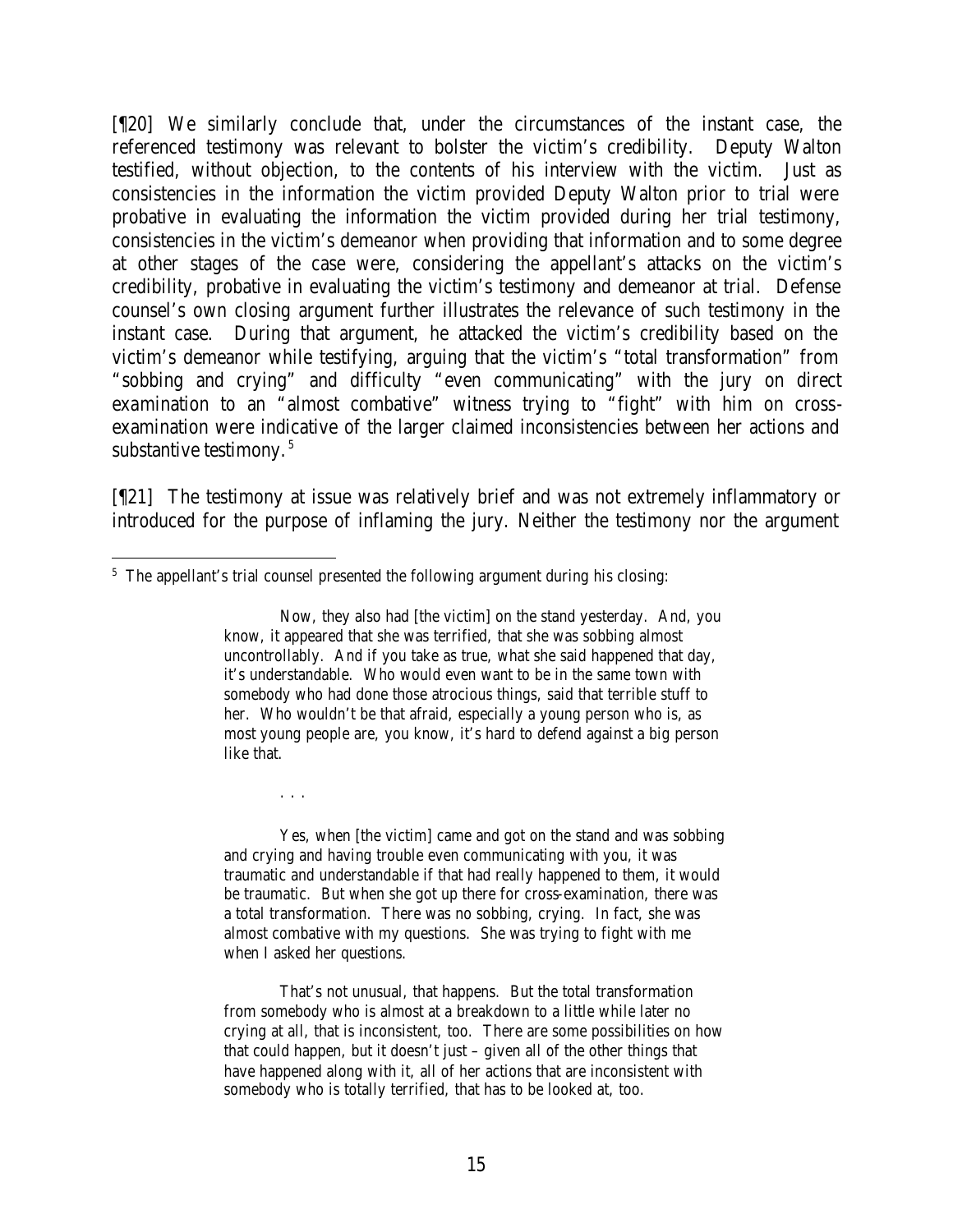based on that testimony was calculated to arouse the passions of the jury. We remain mindful that trial courts should not "permit [victim impact] evidence . . . unless there is a clear justification of relevance" and will continue carefully to review the admission of such evidence according to the particular facts of each case. *Justice v. State*, 775 P.2d 1002, 1011 (Wyo. 1989).

[¶22] The prosecutor did elicit some related testimony that, even if probative of the extent of the victim's emotional state during her interview with Deputy Walton, arguably risked the danger of unfair prejudice. Deputy Walton re-interviewed the victim September 17th, having developed "some concerns about [the victim's] mental being that [he] wanted to discuss . . .." Some of Deputy Walton's follow-up with the victim was due to "her mental status and concerns for her safety." The prosecutor proceeded as follows based on that testimony:

Q. What concerns for her safety?

A. There w[ere] concerns for her safety that she might hurt herself in some way or kill herself.

Q. Why?

A. She had commented about that. If I remember correctly, her counselor had also talked with the parents and warned them that she's not dealing with this too well.

The appellant did not object to this testimony.

[¶23] We cannot say that, based on our review of the record, a reasonable possibility exists that in the absence of this testimony the verdict might have been more favorable to the appellant. Deputy Walton's testimony as a whole was clearly relevant despite these potentially erroneous questions and answers. *See Wilks*, 2002 WY 100, ¶ 16, 49 P.3d at 984 and *Taul v. State*, 862 P.2d 649, 656 (Wyo. 1993) (holding certain answers by the victim amounted to irrelevant victim impact testimony; however, the testimony was harmless because, as a whole, it was clearly relevant). Further, the prosecutor did not specifically refer to this brief testimony during closing argument or otherwise emphasize the testimony, and the district court instructed the jury that, in determining the credibility of the witnesses, it should not be influenced

> by pity for or passion or prejudice against any of the litigants in this case. The law forbids you to be governed by mere sentiment, conjecture, sympathy, passion, prejudice, public opinion or public feeling. The litigants have the right to demand and expect that you will conscientiously and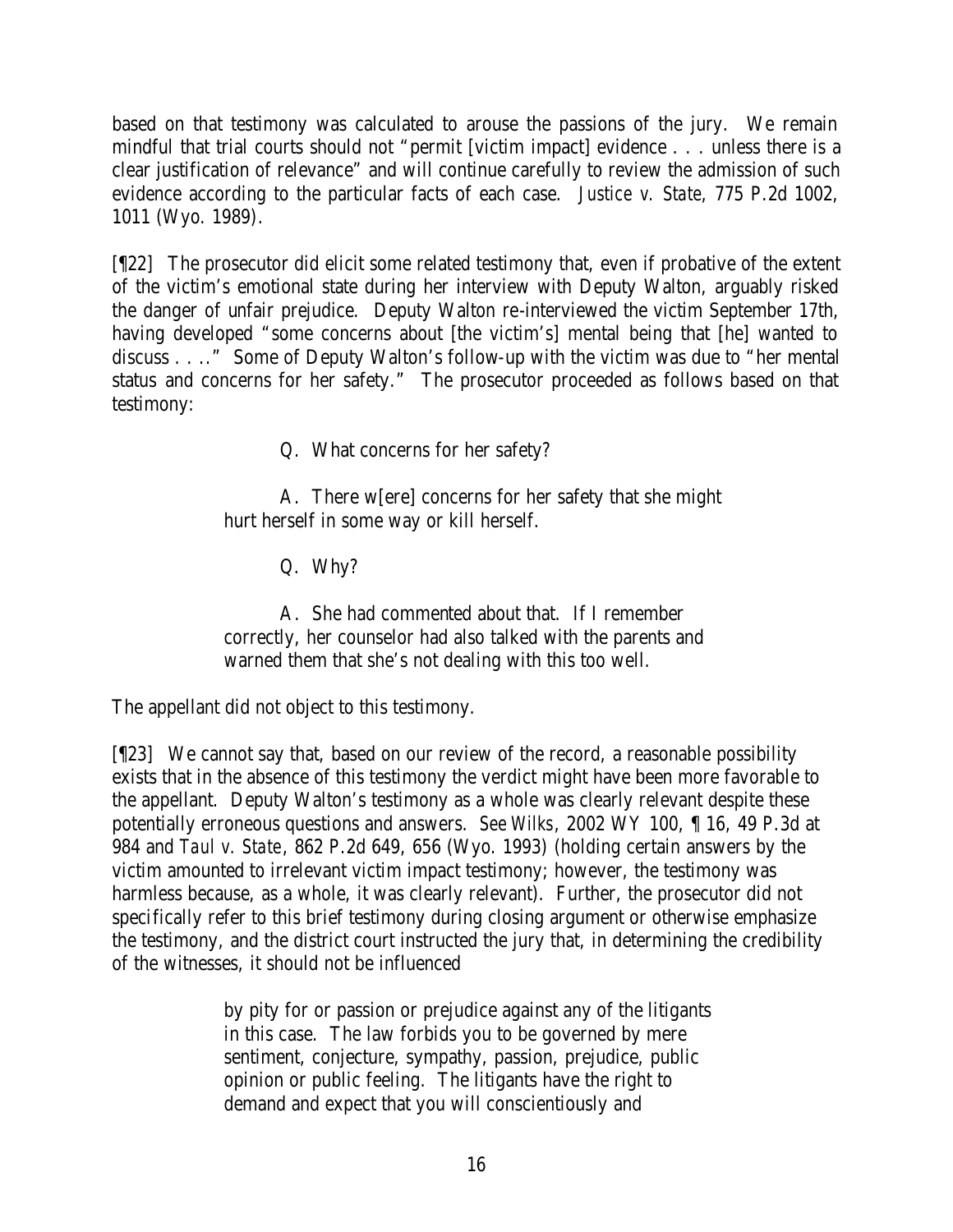dispassionately consider and weigh the evidence and apply the law of the case, and that you will reach a just verdict . . . .

# **CLOSING ARGUMENT**

[¶24] The appellant contends that the prosecutor committed misconduct during closing argument by shifting the burden of proof from the State to the appellant. In that regard, a "basic premise in our criminal law is that the burden of proof rests upon the state and never shifts." *Lane v. State*, 12 P.3d 1057, 1066 (Wyo. 2000).

[¶25] Trial testimony indicated that a female juvenile, BB, was present with Bilger, the victim, and the appellant during events that occurred after the victim's September 16th encounter with the appellant. On cross-examination, the victim denied meeting the appellant with BB at Bilger's residence the day prior to that encounter and denied that BB knew the appellant prior to the encounter. Deputy Walton later testified on crossexamination that when he interviewed BB, she said that she had actually met the appellant on September 15th. The appellant's trial counsel insinuated that the victim, too, had met the appellant with BB on September 15th. BB did not testify at trial.

[¶26] The appellant's trial counsel argued the following during his closing argument:

Maybe one of the reasons [Bilger and the victim] keep getting together is so there is more and more and more information that they can say happened. They have [B.B.] there to confirm that he was there and she was there. But where is [B.B.]? She supposedly could corroborate some of this stuff. She's not here. The reason she's not here is because some of her statements just don't jive with what they're telling you.

The prosecutor responded as follows during his rebuttal closing argument:

They mention that [B.B.] is not here. True, she wasn't here. Did they bring her in? They could have put her on as a witness. It's not our duty to bring everybody.

The appellant did not object to this argument at trial.

[¶27] Generally, "'where a witness is equally available to both parties, the failure to call the witness is not the proper subject of comment.'" *Fortner v. State*, 835 P.2d 1155, 1157 (Wyo. 1992) (*quoting King v. State*, 780 P.2d 943, 953 (Wyo. 1989)). In *Fortner*, 835 P.2d at 1158 (emphasis in original), we stated the following: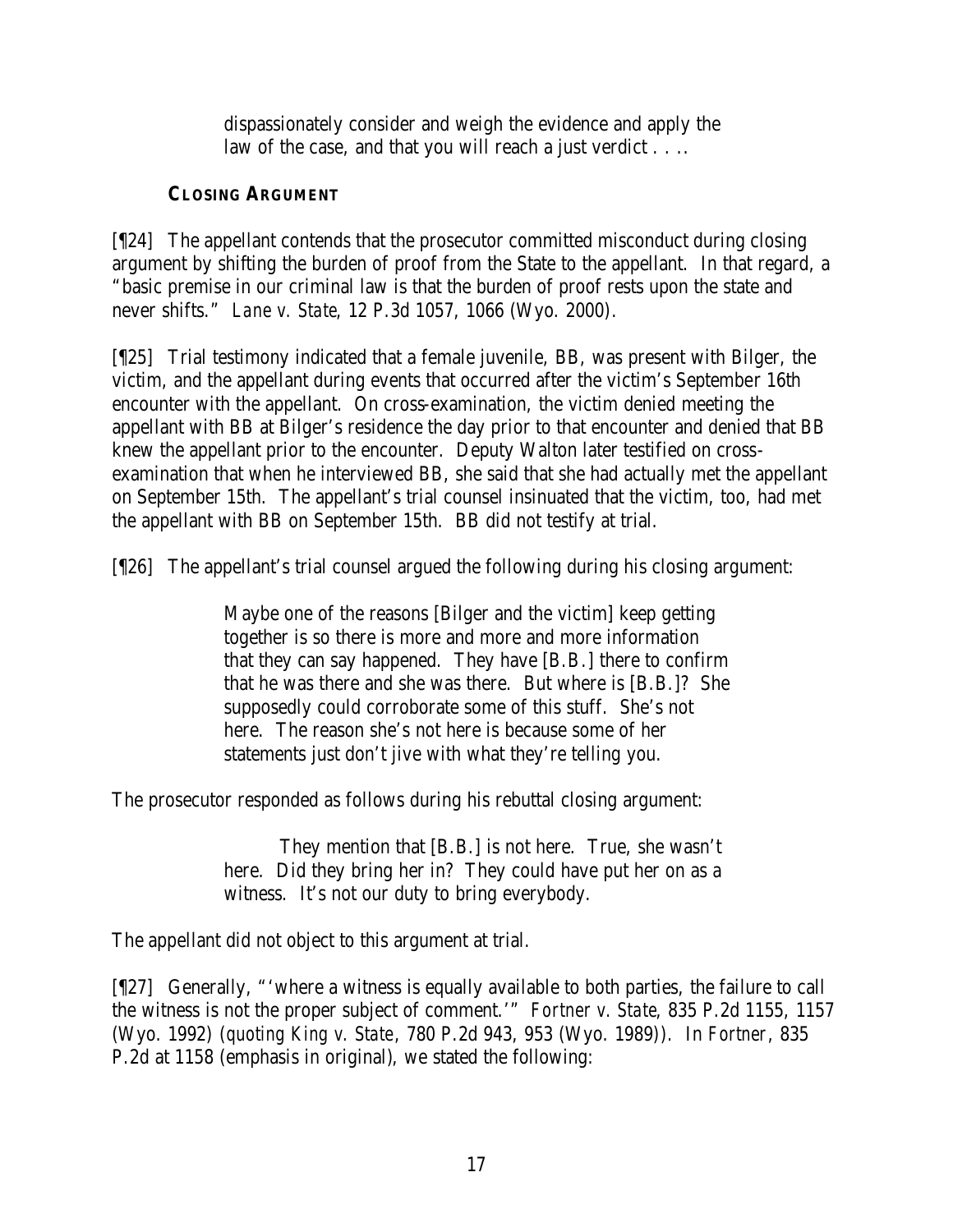In any case, the prosecutor made the statements about appellant's failure to call witnesses in response to appellant's argument that the *State* had not called those same witnesses. The inference was that the witnesses would have been unfavorable to the State. Once appellant "opened the door" by commenting on the State's failure to call the witnesses, he allowed the prosecution to close that same door. *See Sanville v. State*, 593 P.2d 1340 (Wyo.1979) (discussing the "opening of the door" rule). The State merely pointed out that the witnesses were equally available to appellant and that he could have called them if they were unfavorable to the State. We hold that the trial court did not impermissibly shift the burden of proof or deride the presumption of innocence by allowing the State to make the challenged comments.

The context of the prosecutor's argument in the instant case is nearly identical to that of the prosecutor's argument in *Fortner*, and we therefore find no error as to this issue.

[¶28] The appellant also argues that the prosecutor personally vouched for Bilger's credibility during his rebuttal closing argument. Closing arguments

> must be based upon the evidence submitted to the jury. The purpose of closing argument is to allow counsel to offer ways of viewing the significance of the evidence. *Hopkinson v. State*, 632 P.2d 79, 145 (Wyo.1981). Prosecutors, just like defense counsel, may review the evidence and suggest to the jury inferences based thereon. . . . There are limits, however, on prosecutor's closing arguments that are designed to insure the fairness of the trial and prevent compromise of the judicial system.

*Dysthe v. State*, 2003 WY 20, ¶ 24, 63 P.3d 875, 884-85 (Wyo. 2003). The "'propriety of any comment within a closing argument is measured in the context of the entire argument.'" *Mazurek*, 10 P.3d at 542 (*quoting English*, 982 P.2d at 143).

> It is improper for the prosecuting attorney, even in responding to defense arguments, to personally vouch for the credibility of the state's witnesses. *Harper v. State*, 970 P.2d 400, 403 (Wyo.1998). In *Barela* [*v. State*, 787 P.2d 82, 83-84 (Wyo.1990)], we stated the rationale for this rule:

> > "When the prosecutor asserts his credibility or personal belief, an additional factor is injected into the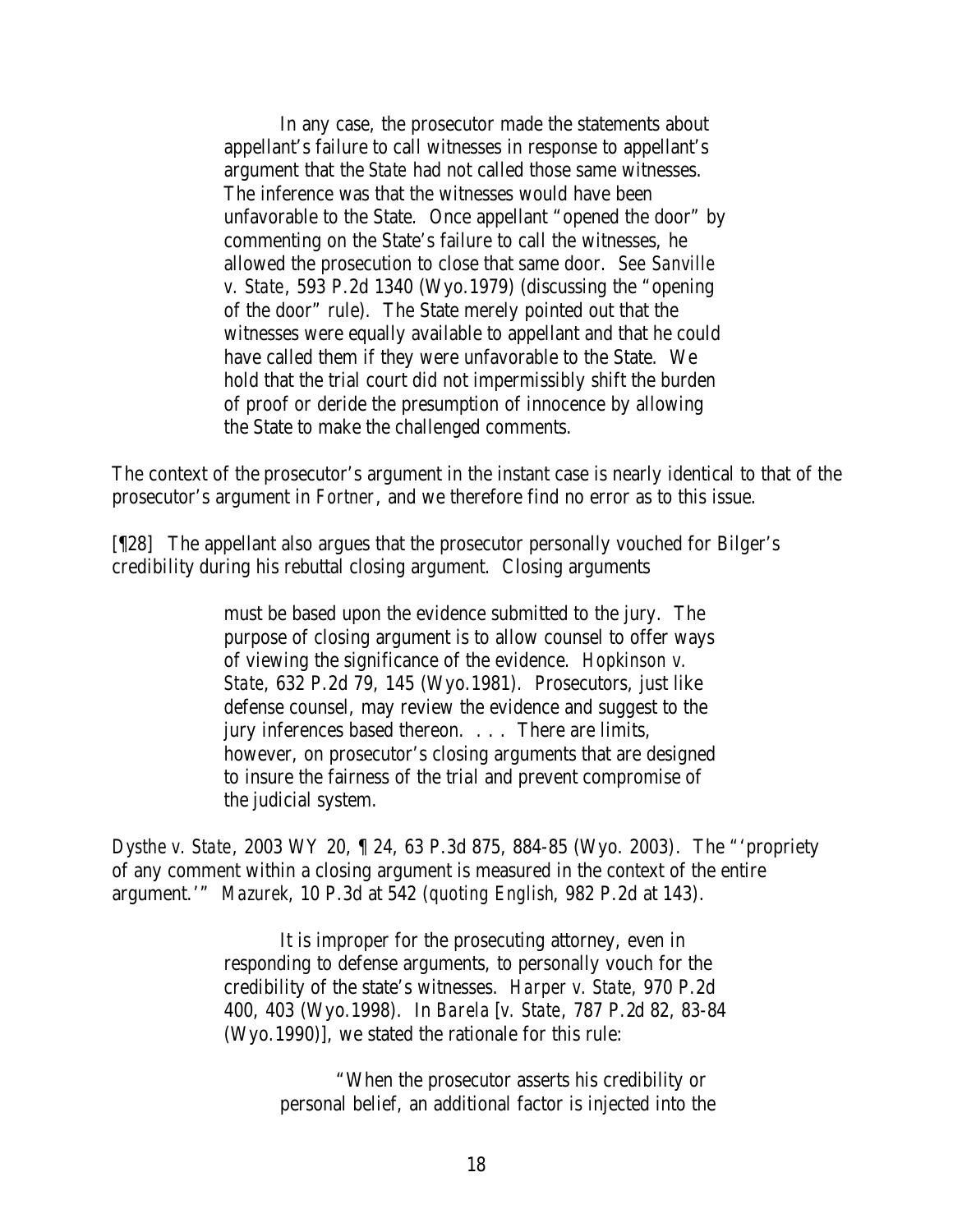case. This additional factor is that counsel may be perceived by the jury as an authority whose opinion carries greater weight than their own opinion: that members of the jury might be persuaded not by the evidence, but rather by a perception that counsel's opinions are correct because of his position as prosecutor, an important state official entrusted with enforcing the criminal laws of a sovereign state. While the prosecutor is expected to be an advocate, he may not exploit his position to induce a jury to disregard the evidence or misapply the law."

*Lane*, 12 P.3d at 1065.

[¶29] The appellant's trial counsel devoted much of his closing argument to assailing Bilger's testimony. He argued that Bilger used the victim and the police to "get rid of" the appellant, that Bilger's testimony contradicted the victim's testimony in some respects, and that Bilger was not credible because her actions were "inconsistent with what a normal person might be doing" if the circumstances occurred as she and the victim alleged. The prosecutor responded in his rebuttal closing argument as follows:

> There is some talk about Iva Bilger, she just doesn't quite act the way the rest of us act. Well, okay, I said that before, I agree. It's a woman who sleeps at night who leaves her door open because she feels safer. It's a little different. Does that mean she's not believable?

> She got up there and told you what happened, and she was honest. There was things that were contradictory to [the victim's] story. She didn't have a problem contradicting [the victim.] [Appellant's trial counsel] asked her and said [the victim] said so and so called her up. He said, are you sure? [The victim] says you called her up to the apartment the first time. No, I don't think that was me, she said. Are you sure? Yeah.

Then when it came to contradicting the other side of the story, she told you.

The appellant did not object to this argument at trial.

[¶30] The appellant cites *Dysthe* to support his argument. In *Dysthe*, 2003 WY 20, ¶ 28, 63 P.3d at 886, the prosecutor argued as follows: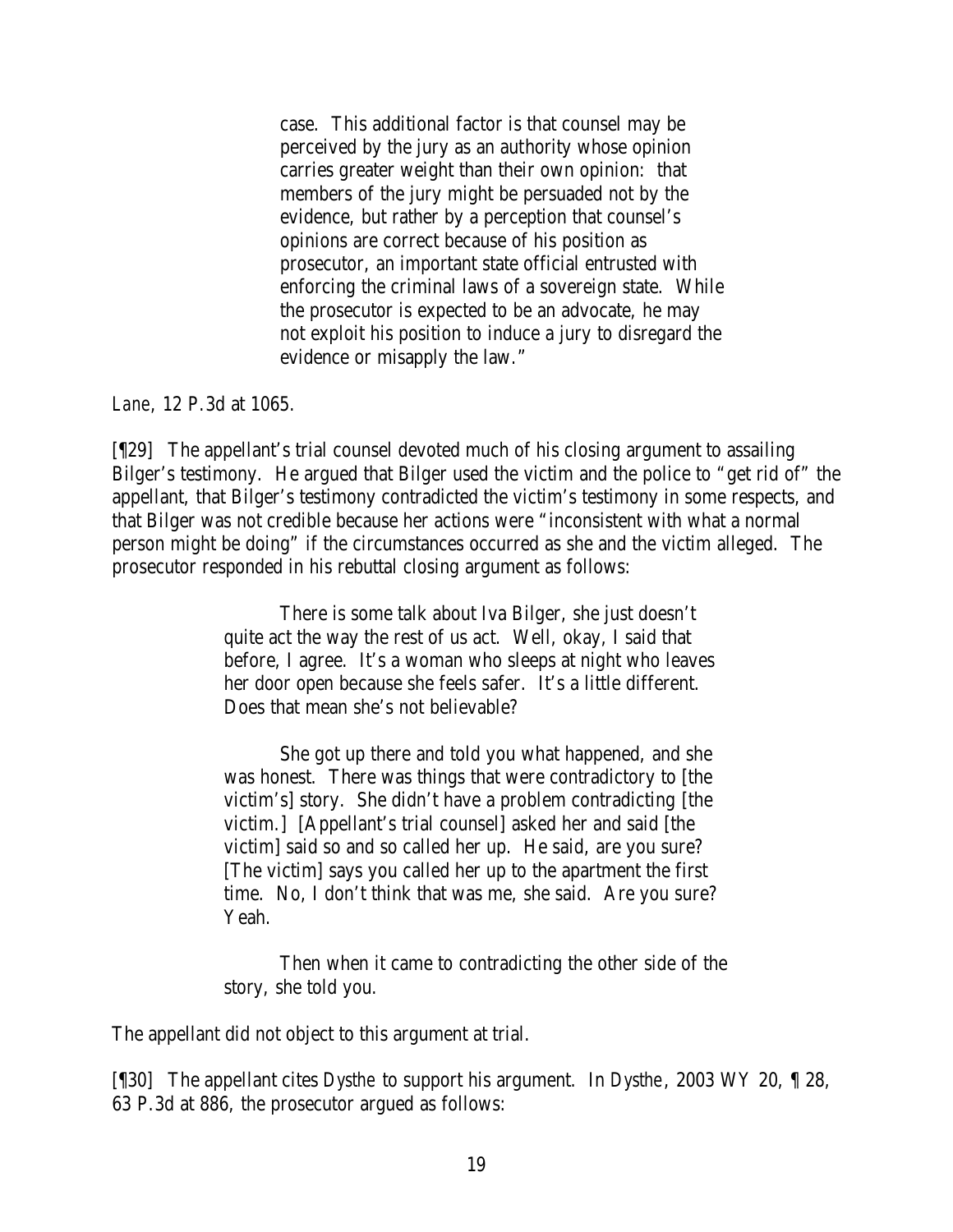"These witnesses, despite the fact that they are users, were credible. They were very credible. They were more credible because of the very fact that they have a relationship with this Defendant. More credible because, if you couldn't tell, I certainly could; they didn't like me asking them questions. They didn't want to be telling me anything."

The prosecutor in *Dysthe* further argued that he had worked with investigators on the case and could "guarantee" that their investigations were not "arbitrary" and that the witnesses "had no reason to lie." *Id.* We concluded that while the prosecutor

> did not directly state that it was his opinion that the witnesses were credible, he certainly gave that impression. Further, he did not suggest that the determination was to be made by the jurors; instead, he offered his own observation that the witnesses were "more credible" because "if you couldn't tell, I certainly could [that] they didn't like me asking them questions." And finally, his personal guarantee that the investigation was not arbitrary certainly amounted to a personal attestation of fact.

*Id.*, 2003 WY 20, 1 30, 63 P.3d at 886.

[¶31] The State cites *Burton* in opposition to the appellant's argument. In *Burton v. State*, 2002 WY 71, ¶ 33, 46 P.3d 309, 317 (Wyo. 2002), the prosecutor argued that the State's witnesses "'were blatantly honest . . . about a lot of things. They had to admit they were doing drugs. . . . That's a hard thing to admit.'" We concluded that the prosecutor's comments were not improper because he

> did not personally vouch for the credibility of the witnesses. The prosecutor was simply pointing out that the witnesses had been forthright about their drug use notwithstanding the fact that it was difficult to discuss those matters in a public forum. He drew a reasonable inference from the evidence that the witnesses would have no motive to lie by confessing their drug use because use of drugs is illegal and is not accepted by general society. The prosecutor's comment was not improper.

*Id.*, 2002 WY 71, ¶ 35, 46 P.3d at 318.

[¶32] We find that the circumstances of the instant case more closely resemble those in *Burton* than in *Dysthe*. In the instant case, the prosecutor did not personally vouch for